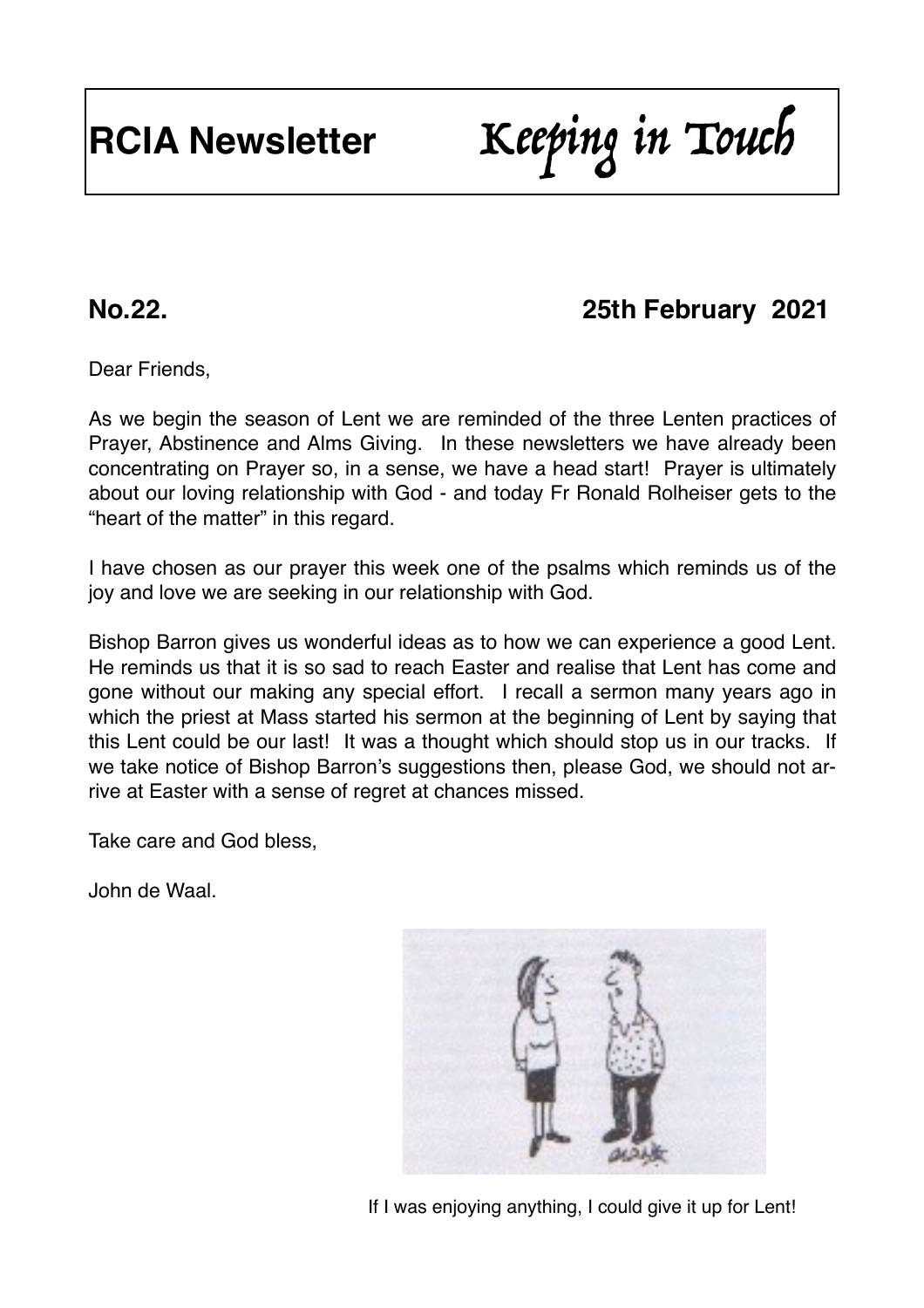#### **Being Bold in Prayer. by Ronald Rolheiser.**

The classic definition of prayer tells us that prayer is the raising of the heart and mind to God. In essence, that says it all. The problem is that we often raise our minds but not always our hearts. Our prayer tends to be intellectual but not 'affective' and we tend to think of prayer more as a way of gaining insight than as a way of being touched in the heart.

But ultimately, prayer is about love. It is meant to establish friendship. Friendship, as we know, is not just a question of having insight into each other's lives as it is of mutually touching each other in affection and understanding. Friendship, as St John of the Cross puts it, is a question of attaining "boldness with each other." When we have touched each other's lives deeply, we can be bold with each other. We can then ask each other for help, ask each other to be present without needing an excuse, or share our deepest feelings. Good friendship inspires boldness.

The object of prayer is precisely to try to attain this kind of "boldness" with God, to try to reach a point where we are comfortable enough with God to ask for help, just as we would a trusted friend. But to reach this kind of trust we must first let God touch us in the heart, and not just in insight. This means prayer is not so much a question of having beautiful thoughts about God as it is of feeling God's affection for us. Sadly, that is what we generally miss in prayer : the experience of God's affection.

What is common in prayer is the tendency to talk to ourselves rather than to God. For example : when we are at prayer and we begin to have various feelings and insights, the almost automatic reaction is to begin to speak to ourselves about what's happening in us.

This point was clarified for me recently on a retreat. The retreat director suggested that perhaps the number-one problem in prayer is the tendency to constantly talk to ourselves, not to God. He suggested that too often in prayer we say things to ourselves that we should be saying to God. The key to prayer, in his view, is to turn from ourselves to God.

And the pivotal part of that turning is that we must ask God to touch us affectively and not just intellectually. When we go to pray, what we most need to ask for is to hear God's voice within us saying : "I love you!" Nothing will heal us more and nothing will make us more bold before life's mystery and good-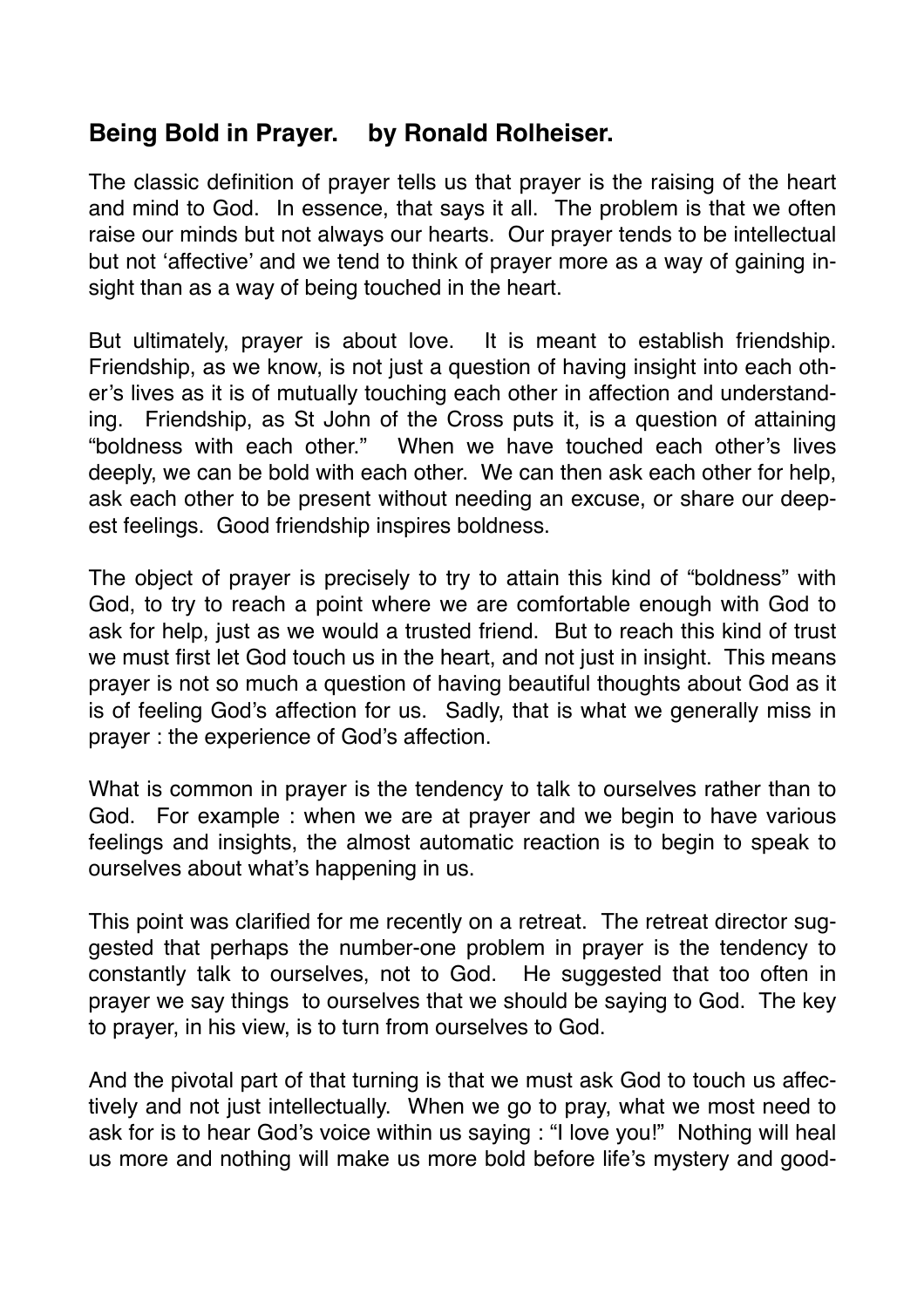ness than hearing those words from God. Our very capacity to love depends on it.

Prayer is meant to be a mutual thing, it is important that we respond in kind. Part of affective prayer is that we, too, one to one, with affection say the same thing to God : "I love you!" In all long-term affectionate relationships the partners occasionally have to prompt each other to hear expressions of affection and reassurance. The relationship of prayer is no different.

(From : "Prayer : Our Deepest Longing, by Ronald Rolheiser).

### **A Prayer of Happiness and Peace.**

Preserve me God, I take refuge in you. I say to the Lord : "You are my God. My happiness lies in you alone."

O Lord, it is you who are my portion and cup; it is you yourself who are my prize. The lot marked out for me is my delight: welcome indeed the heritage that falls to me!

I will bless the Lord who gives me counsel, who even at night directs my heart. I keep the Lord ever in my sight; since he is at my right hand, I shall stand firm.

And so my heart rejoices, my soul is glad; even my body shall rest in safety. You will show me the path of life, the fulness of joy in your presence, at your right hand happiness for ever.

(from Psalm 15).

#### **Bishop Robert Barron's Sunday Sermon.**

This week's Sunday Sermon looks at the Holy Season of Lent - one of the most important in the Church's year. What should you do - can you do - as a Lenten practice? Bishop Barron challenges us with very practical suggestions.